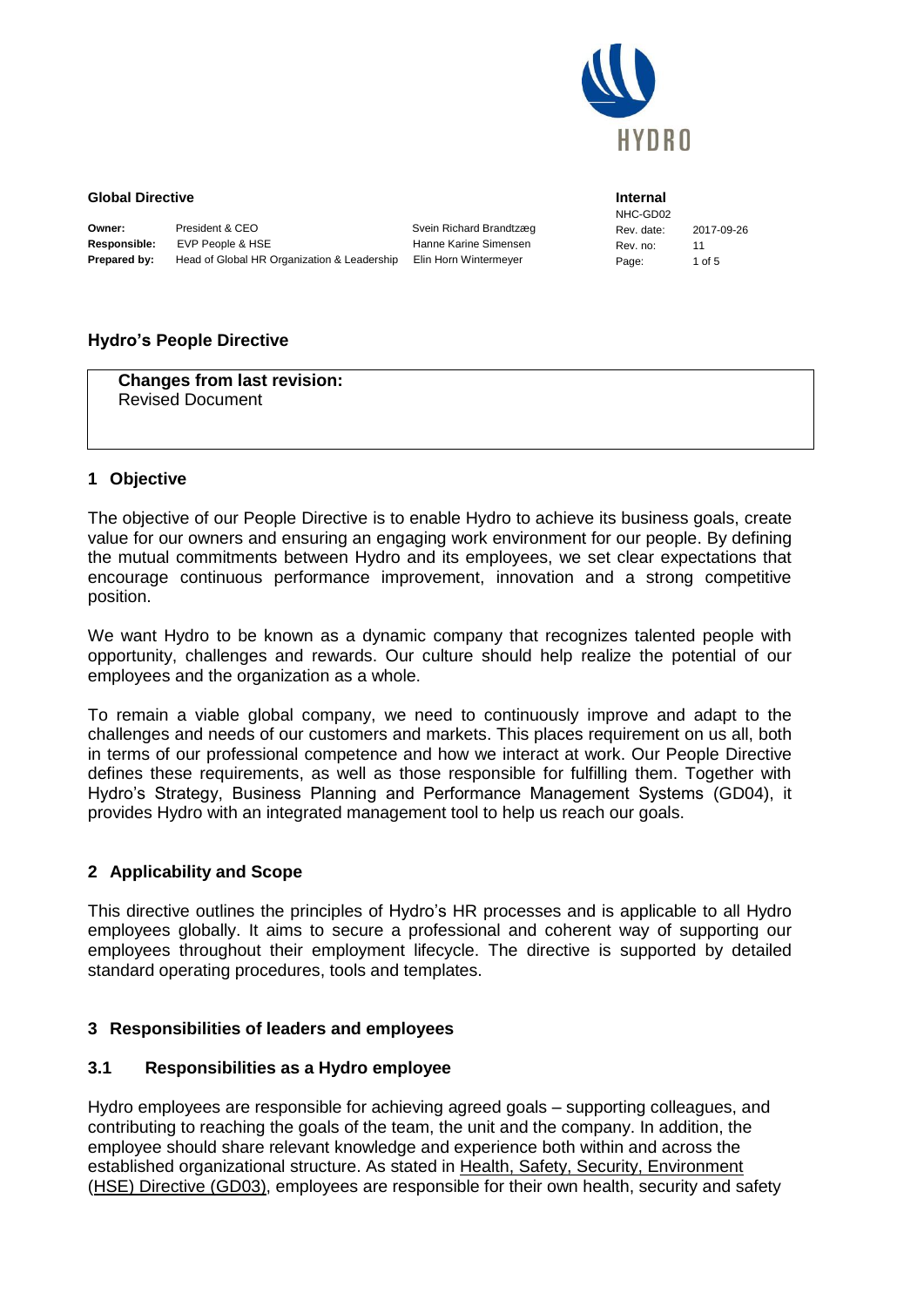**Internal** NHC-GD02 Rev. date: 2017-09-26 Rev. no: 11 Page: 2 of 6

and shall cooperate and contribute to the creation of a safe, secure and healthy working environment and to the achievement of the company's environmental obligations and goals.

Employees are principally responsible for their personal and professional development, using the support and systems provided by Hydro. This responsibility includes developing their careers through competence building and by applying for suitable positions.

#### **3.2 Responsibilities as a Hydro leader**

Leaders in Hydro are also responsible for implementing our People Directive, by actively leading, promoting and supporting the development of their employees and organization. This applies both to supervisors and those with other types of leadership responsibilities.

Leaders are charged with realizing the organization's potential. They should communicate the unit's vision and goals, and ensure employees understand what is expected of them, giving regular, constructive feedback on their performance. Leaders should ensure that they develop the organisation aligned with business needs. Leaders should promote a working environment based on cooperation and respect and encourage an atmosphere that fosters creativity and innovation.

Together with their employees, leaders should ensure that the employees possess or develop the competence and flexibility necessary to carry out their current duties and prepare for future jobs. Additionally, leaders are expected to possess relevant knowledge and be open about applicable working conditions and workers' rights as well as to ensure the provision of information about local health and safety challenges.

# **4 Rights and Requirements**

#### **4.1 Hydro's values**

Hydro expects that employees follow Hydro's values as stated in the Hydro Way, ref. The Hydro Way and Governance System (GD01).

# **4.2 Strategic Workforce Planning**

Leaders in Hydro are responsible for aligning the needs and priorities of their organizational unit with those of its workforce to ensure the capability to deliver on their strategies and business goals. As part of the strategy and business planning process, business unit leaders should conduct strategic workforce planning to identify potential gaps in resourcing and competence needs, and create a plan how to close the gap

### **4.3 Employer Branding**

Leaders and employees in Hydro are expected to build awareness of who we are as an employer and actively promote opportunities to potential employees. Hydro's Employer branding concept and material should be used for all external profiling and recruitment purposes.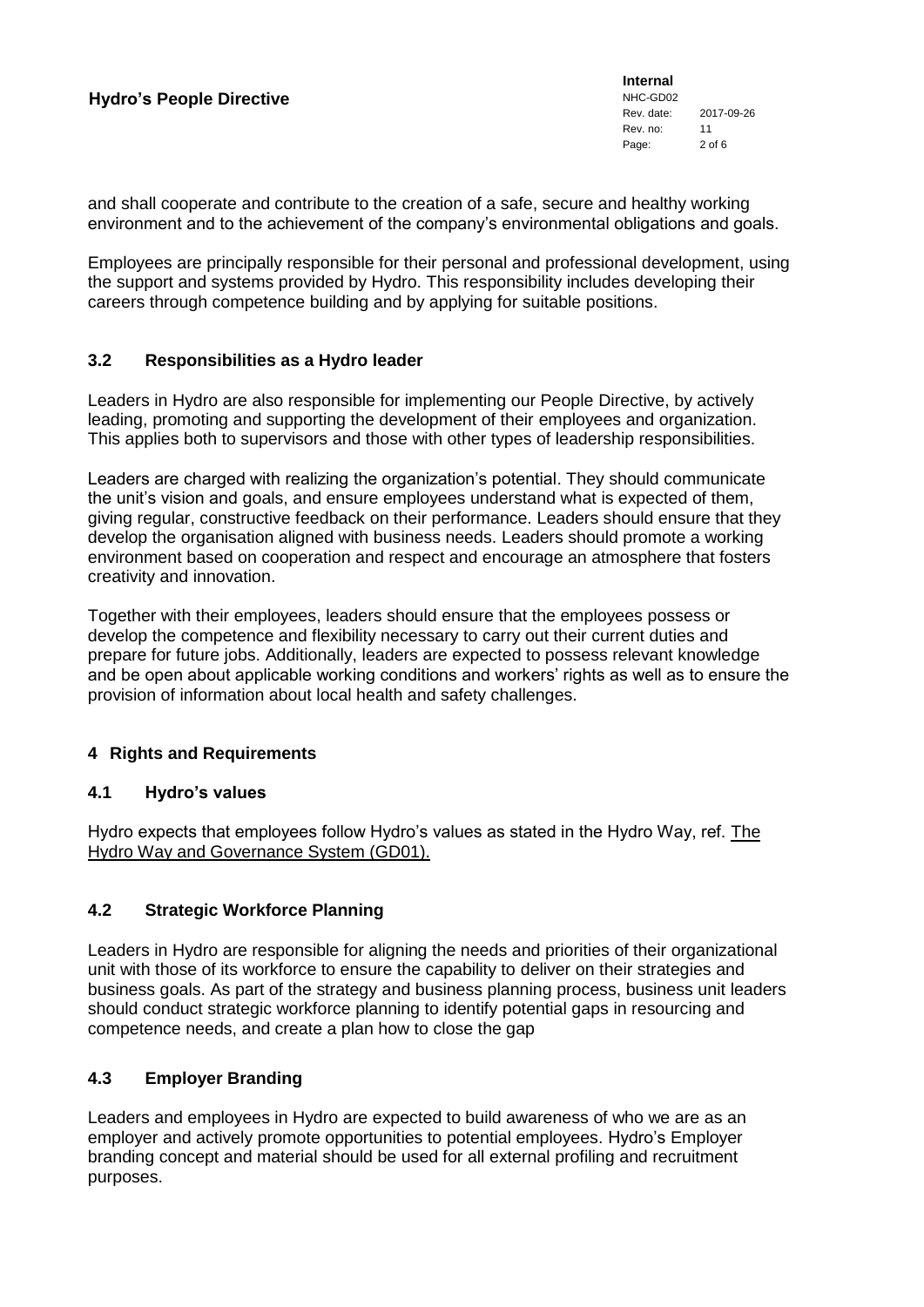**Internal** NHC-GD02 Rev. date: 2017-09-26 Rev. no: 11 Page: 3 of 6

#### **4.4 Recruitment**

Recruitment and selection should be in line with the needs identified during the Strategic Workforce Planning process and / or upon necessary approval by relevant stakeholders. Once the approval is obtained, the defined recruitment process in Hydro should be followed.

Recruitment and selection methods shall be used to objectively assess candidates' abilities and skills necessary to perform the role being recruited for. All open positions shall be advertised through relevant recruitment channels including all internal channels (unless exceptional circumstances apply i.e. appointments made from succession plans). All employees working for Hydro are welcome to apply for these positions.

### **4.5 Compensation & Benefits**

Through Hydro's 5 global compensation principles Hydro shall ensure that a holistic view on compensation is applied consistently throughout the organization, thereby supporting, and facilitating other people processes.

**Market competitive**: All employees shall receive a total compensation that is competitive and aligned with local industry standard (but not market leading)

**Holistic:** Total compensation should be viewed holistically and be a well-balanced mix of monetary and non-monetary compensation elements, incl. recognition elements that support talents, specialist, and leaders having the potential for differentiation, immediate and over time

**Performance oriented**: The total compensation package should comprise variable pay, enhancing and encouraging performance-oriented behavior, short- and long-term development, and retention of critical competence and resources

**Transparent**: A clear description of the organization's compensation elements should be available to all employees (and his/her manager) should have a clear understanding of the employee's total compensation

**Fair and objective**: Total compensation should be based on consistent and clear criteria

#### **4.6 Introduction and Onboarding**

All new employees should feel welcome and included when they start to work for Hydro. Leaders are therefore expected to provide relevant onboarding activities. Upon start, all new employees should have an introduction plan, access to relevant information, learning, tools and systems to succeed in their new role.

New employees are expected to give feedback to their leader if additional introduction and training is required to fulfill the role.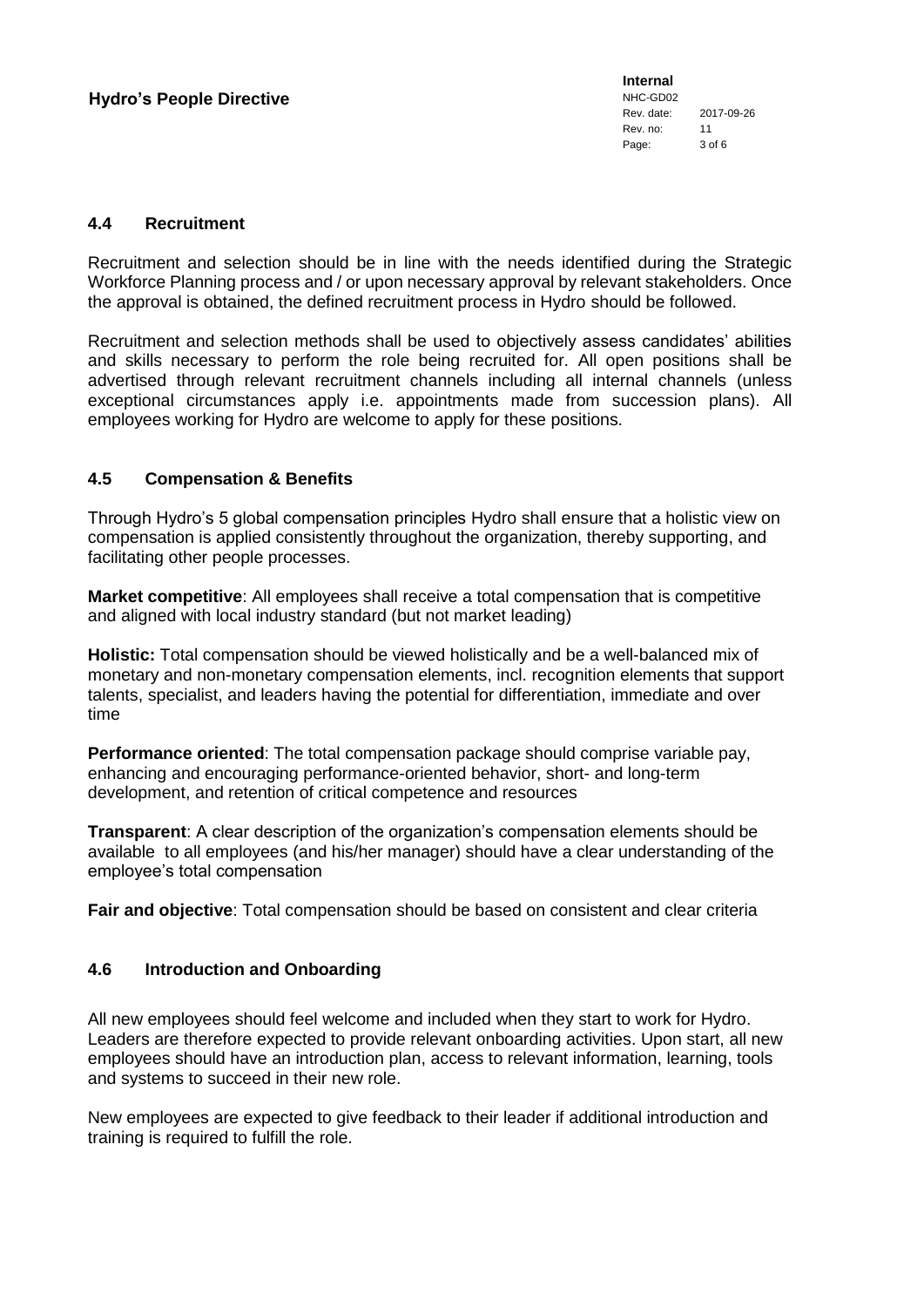#### **4.7 Employee Performance & Development**

Leaders and employees should contribute to a performance culture in Hydro that helps drive results through continuous improvement and significant step change. This requires that all employees know what is expected of them, why their contribution is important, how well they perform and what they need in order to develop and perform even better. This is done within the frame of the My Way process, in which both leaders and employees have a defined responsibility.

All employees should have minimum two formal My Way dialogues with their leader each year – one in the beginning of the year and one mid-year. Goals and development plans for all employees are set in the beginning of the year in mutual agreement between the leader and employee. Performance should be assessed against agreed goals and job responsibilities and employees should begiven honest and constructive feedback from their leader as basis for further learning and development. Furthermore, employees and leaders should discuss the work environment and how both can contribute to continuous improvements.

Goals and development actions should be updated to ensure relevance throughout the year.

The My Way dialogues are documented in the system provided by Hydro.

### **4.8 Learning & Development**

All employees and leaders are responsible for their personal and professional development, using the support and systems provided by Hydro. This responsibility includes developing their careers through competence building. All formal training courses should be made available through the Hydro Academy. Employees attending external learning activities (courses, certifications, etc.) are responsible for documenting these in their learning transcript in the Hydro Academy.

Leaders are responsible for promoting and supporting the development of their employees and through the My Way dialogues make a plan for relevant competence needed to succeed in their current positions, but also preparing them for the future, ensuring that their competence is still relevant.

#### **4.9 Mobility/Rotation**

Mobility and rotation of roles should be applied to support Hydro's performance culture and to build a solid leadership and specialist pipeline across Hydro Leaders should encourage mobility as an enabler of employee learning and development.

#### **4.10 Organizational Development**

Leaders must ensure that they at any time have an effective organization capable of achieving the business strategy and goals. In connection with strategic workforce planning, senior leaders should assess whether changes are required to organizational structures, roles and responsibilities. Any required changes to staffing should be identified as part of the business planning process.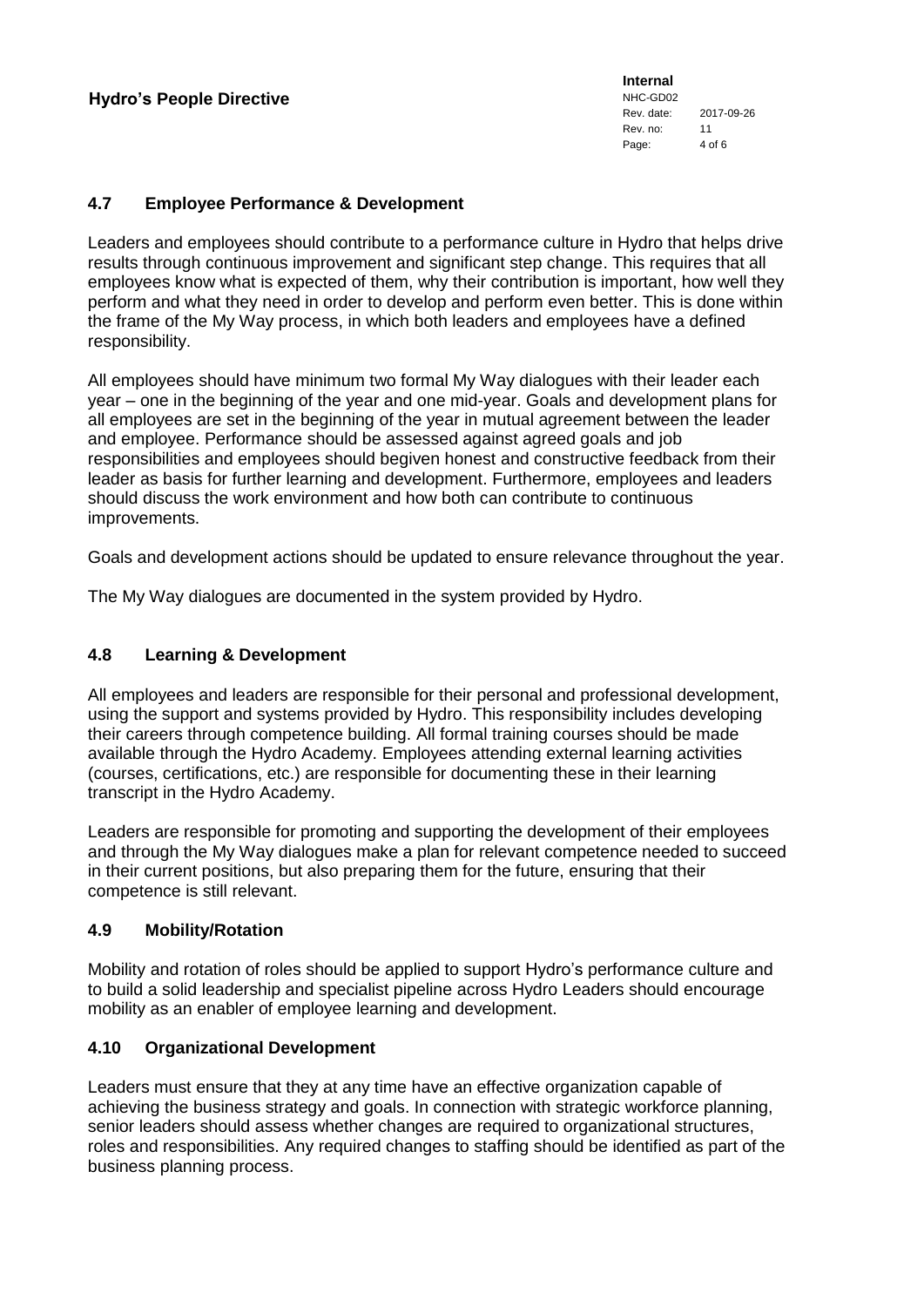**Internal** NHC-GD02 Rev. date: 2017-09-26 Rev. no: 11<br>Page: 5 of 6 Page:

Should it be necessary to reduce the workforce, the process should comply with relevant legislation and agreements. Leaders should involve their employees and their representatives at an early stage. The goal is to achieve a process that is constructive, both for the employees who leave Hydro and for those who continue with the company.

For any change processes, all leaders in Hydro are responsible for managing change and handle this in alignment with good change management practices.

#### **4.11 Hydro Monitor**

To measure and follow up organizational development and employee engagement Hydro Monitor should be used at all levels in the organization. Through the Hydro Monitor survey all employees are given the opportunity to voice their views on a broad range of organizational topics. When the survey results are available, employees are invited to discuss their unit/team results and prioritize actions to improve and/or sustain engagement and effectiveness. Leaders are responsible for preparing, engaging, and following up the Hydro Monitor process in their units/teams and ultimately for creating the work environment that positively impacts performance and business success.

### **4.12 Exit**

All employees voluntarily leaving Hydro should be invited to provide feedback on their overall work experience at Hydro.

#### **4.13 Diversity & Inclusion (D&I)**

Hydro believes that diverse and inclusive teams enable higher levels of innovation, a culture of learning, improved customer understanding, compliance and cultural awareness. All these are important levers to deliver on the business strategy and goals. Leaders should therefore aim at diversity and inclusion in teams at all levels. In order to advance in diversity and inclusion, all business areas/units should establish a targeted plan to support global and local diversity and inclusion goals. Hydro aims to have in place not only the right actions but also processes, skills and resources to boost Diversity and Inclusion across the organization.

#### **4.14 Minimum working conditions**

Hydro recognizes the principle of freedom of association. As far as Hydro is concerned, all employees have the right to join an employee organization and to be represented in collective negotiations.

Working hours should be in accordance with local law or agreements. Under normal circumstances, on a weekly basis, an employee should not work in excess of 48 hours and 12 hours overtime, and be given a minimum of 24 hours continuous rest. Where operation of the business makes it necessary to deviate from this, measures should be taken to secure sufficient time for rest between each working period, and the actual working hours should be in line with the intentions above.

Employees are entitled to medical treatment covered by the company in the event of sickness or injury resulting directly from their work in Hydro. In the event of work-related disablement or death, employees or their surviving immediate family member(s) will receive insurance payments and/or pension.